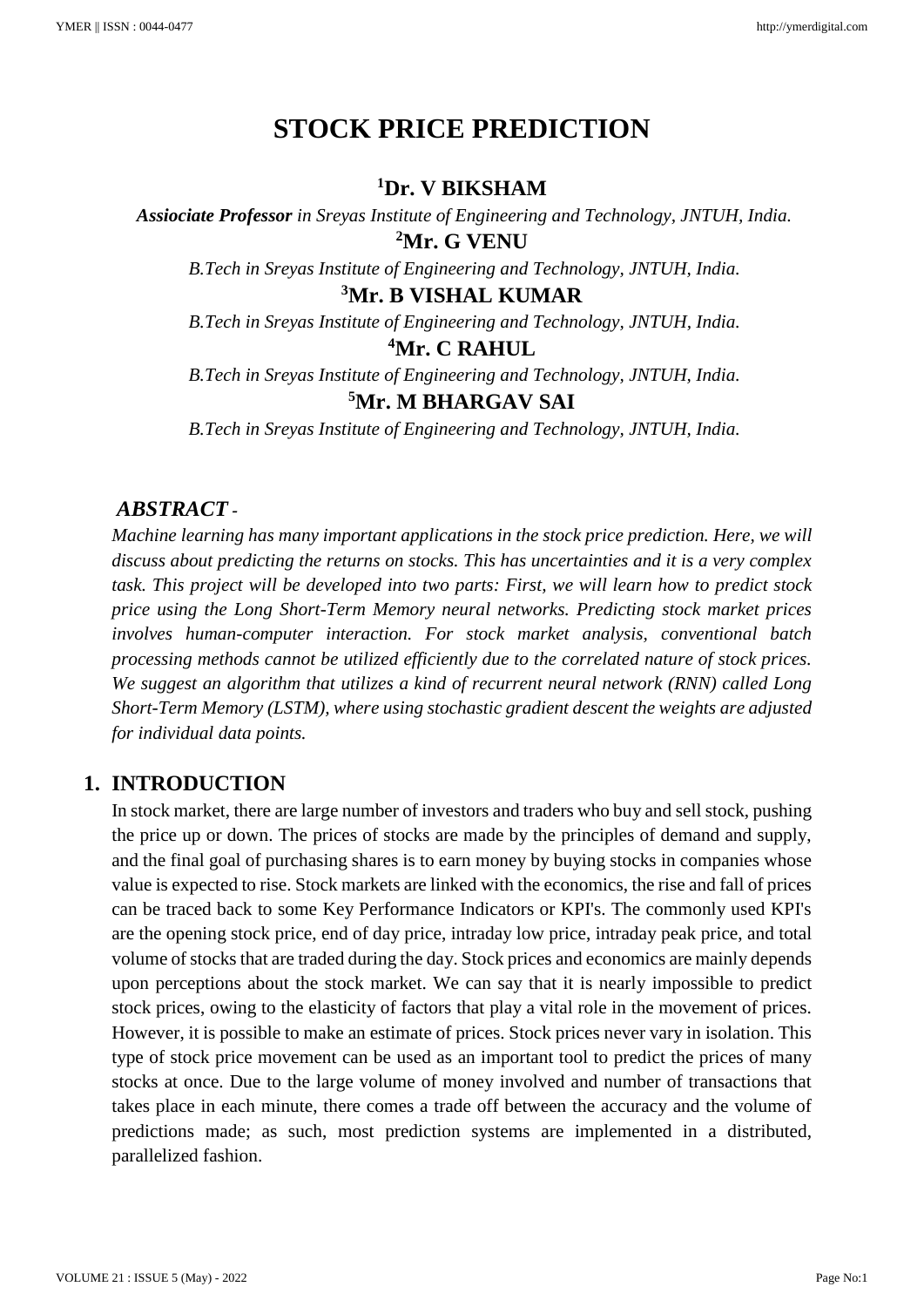# **1.1. Problem Statement**

Stock market prediction is defined as trying to determine the stock value and offer an idea for everyone to know and predict the market and the stock prices. Generally, it is presented using the quarterly financial ratio using the dataset. So, relying on a single dataset is not sufficient for the prediction and can give a result which is inaccurate. Hence, we are regarding towards the study of machine learning with various integration of datasets to predict the market and the stock trends. If a better stock market prediction algorithm is not proposed, then the problem with estimating the stock price will remain a problem. Predicting how the stock market will perform is very difficult. Stock market prediction is an ability to predict the effect of recent events on the investors. Those events can be political events like a statement of a political leader, a piece of news on scam etc. These type factors make stock price prediction very difficult. Once the right data is collected, then it can be used to train a machine and to generate a predictive result.

#### **2. LITERATURE SURVEY**

Initially, the focus of our literature survey was to explore generic online learning algorithms and see if they can be adapted to our use case that is, working on real-time stock price data. This includes Online AUC Maximization, Online Transfer Learning, and Online Feature Selection. But we were not able to find any possible adaptation for stock price prediction, so we decided to look at the existing systems and analyze the major drawbacks, and see if we could improve upon them. We zeroed in on the correlation between stock data as the key issue that we wished to solve. After searching generic solutions to the above problem, it led us to RNN's and LSTM. So, after deciding to use an LSTM neural network to perform stock prediction, we searched a number of papers to study the concept of gradient descent and its various types. After this we concluded our literature survey by seeing how gradient descent can be used to tune the weights of an LSTM network and how this process can be optimized.

#### **3. EXISTING SYSTEM**

The traditional approaches to stock price prediction and stock market analysis includes fundamental analysis, which looks at past performance of a stock and the general credibility of the company and statistical analysis, which is solely concerned with number of identifying patterns in stock price variation. It is commonly achieved with the help of Genetic Algorithms (GA) or Artificial Neural Networks (ANN's), but these will fail to capture correlation between stock prices in the form of long-term temporal dependencies. Another issue with using simple ANNs for stock prediction is the phenomenon of (exploding / vanishing) gradient, where the weights of a large network either become too large or small, exceptionally slowing their convergence to the optimal value. This is caused by two factors: weights that are randomly initialized, and the weights closer to the end of the network that also tend to change more than those at the beginning. An alternative approach to stock market analysis is to reduce the dimensionality of input data and apply feature selection algorithms to shortlist a set of features that have biggest impact on stock prices across markets. But this method does not consider long term trading strategies as it fails to take the entire history of trends into account; and there is no provision for outlier detection.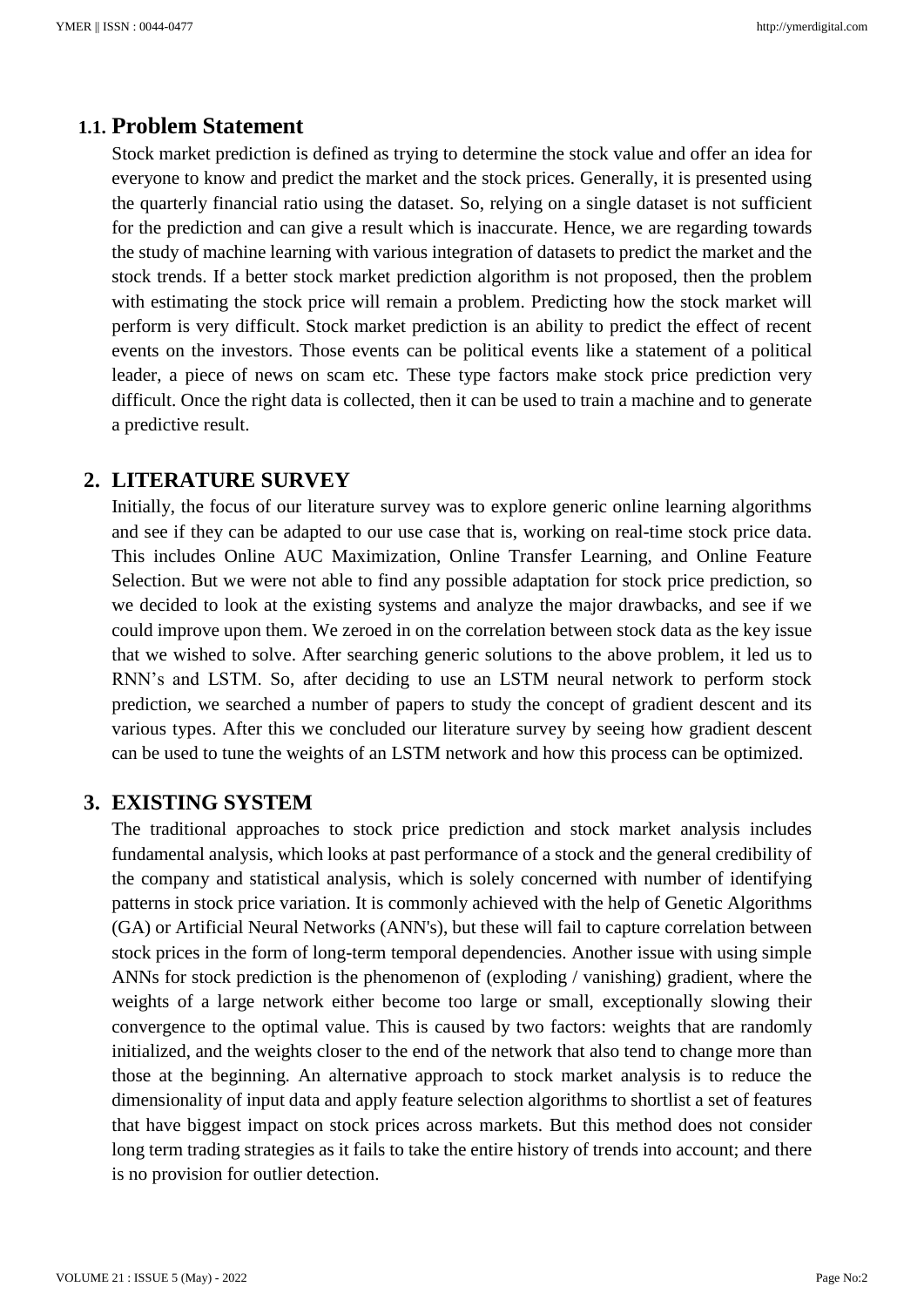## **4. PROPOSED SYSTEM**

In proposed system, we propose an algorithm for predicting the end of day price of a given stock with the help of Long Short Term Memory (LSTM), a type of Recurrent Neural Network (RNN). LSTM's are subset of RNN's which can capture context specific temporal dependencies for long periods of time. Each LSTM neuron is a memory cell that can store other information, that means it maintains its own cell state. While neurons in normal RNN's merely take in their previous hidden state and current input to output a new hidden state, an LSTM neuron also takes in its old cell state and outputs its new cell state. An LSTM memory cell has three components, or gates:

1. Forget gate: it decides when specific portions of the cell state are to be replaced with most recent information. It outputs values close to one for parts of the cell state that should be retained, and zero for values that should be neglected.

2. Input gate : based on the input, this section of the network learns the conditions under which any information should be stored in the cell state.

3. Output gate: depending on the input and cell state, this portion decides what information is propagated forward to the next node in the network.

So, we can say that LSTM networks are perfect for seeing how variation in price of a stock can affect the prices of several other stocks over a long period of time.

#### **5. RESULTS AND DISCUSSIONS**

|  | df=pd.read csv("NSE-TATA.csv")<br>$df.\text{head()}$       |             |      |     |  |  |                                                 |          |  |  |  |  |  |
|--|------------------------------------------------------------|-------------|------|-----|--|--|-------------------------------------------------|----------|--|--|--|--|--|
|  | Date                                                       | <b>Open</b> | High | Low |  |  | Last Close Total Trade Quantity Turnover (Lacs) |          |  |  |  |  |  |
|  | 0 2018-10-08 208 00 222 25 206 85 216 00 215 15            |             |      |     |  |  | 4642146.0                                       | 10062.83 |  |  |  |  |  |
|  | 2018-10-05 217 00 218 60 205 90 210 25 209 20              |             |      |     |  |  | 3519515.0                                       | 7407.06  |  |  |  |  |  |
|  | 2  2018-10-04  223  50  227  80  216  15  217  25  218  20 |             |      |     |  |  | 1728786.0                                       | 3815.79  |  |  |  |  |  |
|  |                                                            |             |      |     |  |  | 1708590.0                                       | 3960.27  |  |  |  |  |  |
|  | 4 2018-10-01 234.55 234.60 221.05 230.30 230.90            |             |      |     |  |  | 1534749.0                                       | 3486.05  |  |  |  |  |  |
|  |                                                            |             |      |     |  |  |                                                 |          |  |  |  |  |  |

| YD | df.head() | df=pd.read_csv("INFY.csv") |                |                          |          |      |                                                            |      |                    |                   |                                                                                  |            |                                                |            |
|----|-----------|----------------------------|----------------|--------------------------|----------|------|------------------------------------------------------------|------|--------------------|-------------------|----------------------------------------------------------------------------------|------------|------------------------------------------------|------------|
| Ŀ  | Date      |                            |                | Symbol Series Prev Close | Open     | High | Low                                                        | Last | Close              | <b>WAP Volume</b> |                                                                                  |            | Turnover Trades Deliverable Volume %Deliverble |            |
|    |           | 0 2000-01-03 INFOSYSTCH    | F <sub>0</sub> | 14467 75                 |          |      | 15625.00  15625.20  15625.00  15625.20  15625.20  15625.18 |      |                    |                   | 5137 8.026657e+12                                                                | NaN        | NaN                                            | <b>NaN</b> |
|    |           | 2000-01-04 INFOSYSTCH      | EQ             | 15625.20                 |          |      | 16800.00  16875.25  16253.00  16875.25                     |      | 16855.90 16646.38  |                   | 56186 9.352937e+13                                                               | <b>NaN</b> | NaN                                            | <b>NaN</b> |
|    |           | 2 2000-01-05 INFOSYSTCH    | EQ.            | 16855.90                 |          |      |                                                            |      |                    |                   | 15701.00  16250.00  15507.45  15507.45  15507.45  15786.38  164605  2.598516e+14 | NaN        | <b>NaN</b>                                     | <b>NaN</b> |
|    |           | 3 2000-01-06 INFOSYSTCH    | EQ.            | 1550745                  | 15256.65 |      | 15300.00  14266.85  14266.85                               |      | 14266.85  14462.82 | 81997             | 1185908e+14                                                                      | <b>NaN</b> | NaN                                            | <b>NaN</b> |
|    |           | 4 2000-01-07 INFOSYSTCH    | EQ.            | 14266.85                 |          |      | 13125.50 13125.50 13125.50 13125.50 13125.50 13125.50      |      |                    |                   | 7589 9.960942e+12                                                                | NaN        | NaN                                            | <b>NaN</b> |
|    |           |                            |                |                          |          |      |                                                            |      |                    |                   |                                                                                  |            |                                                |            |

**Fig 2- Data Sets for NSE TATA and INFY**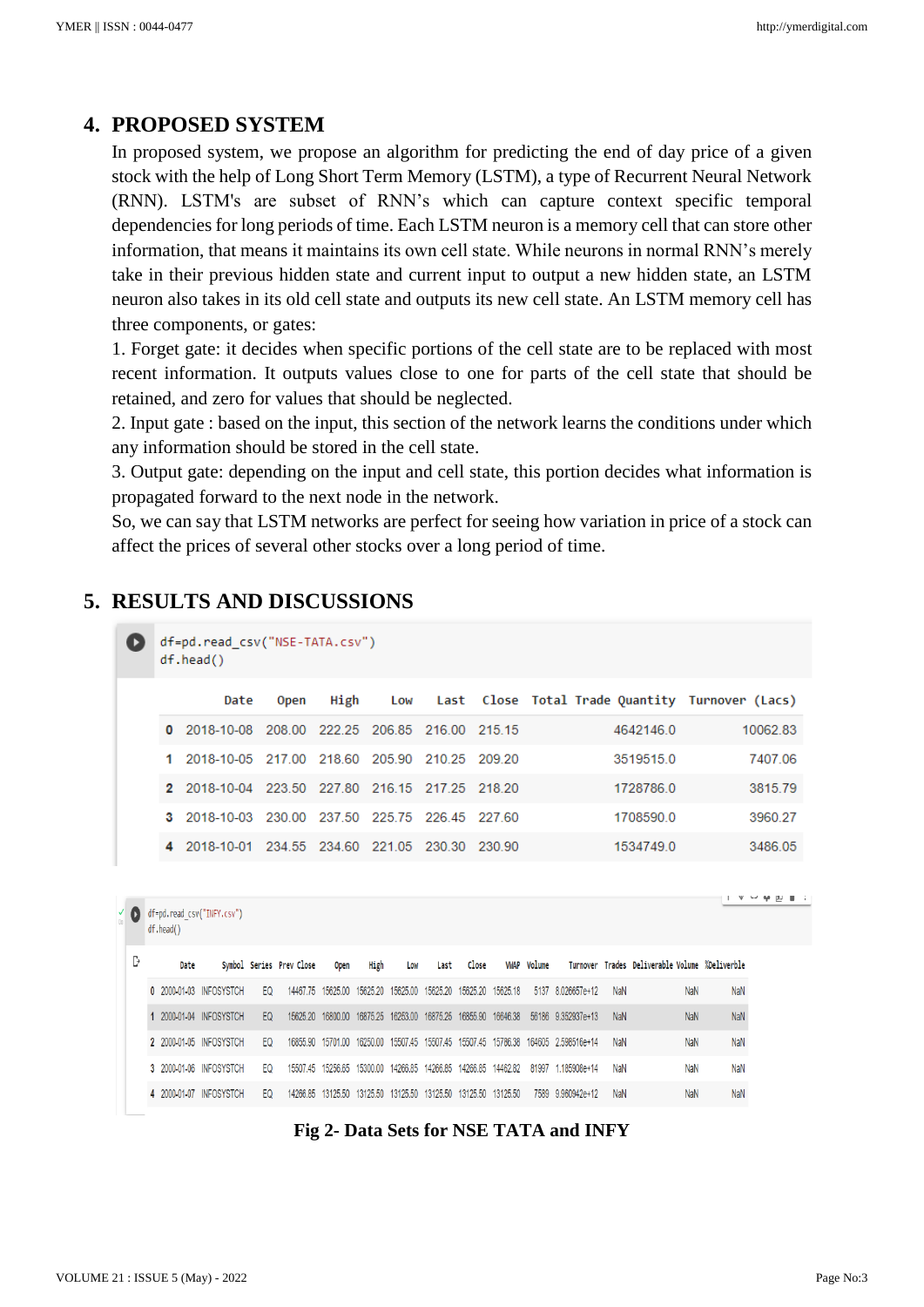

**Fig 5- Prediction Prices for NSE TATA DataSet**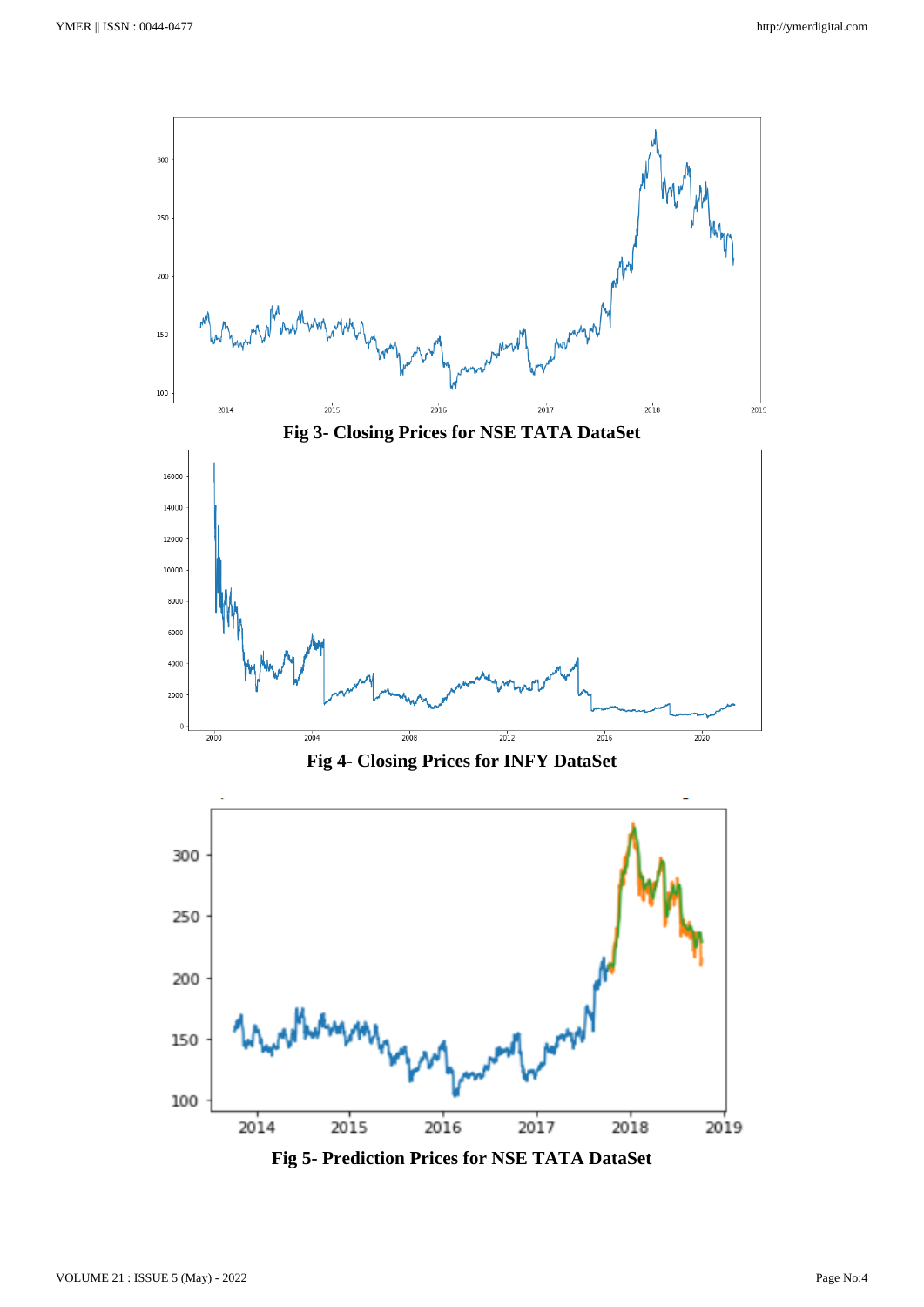

We can observe that LSTM has predicted stocks almost similar to actual stocks. LSTM is very useful in the future predictions of stocks. LSTM's are strong in problems like sequence prediction because they're able to store past information. In our case this is important because the previous price of a stock is important in predicting its future price. A stock market is a platform for trading of a company's stocks at an agreed price. Supply and demand of shares runs the stock market. In any country we can say that the stock market is one of the most emerging sectors. Now a days, most people are indirectly or directly related to this sector. Therefore, it is very important to know about market trends. So, with the development of the stock market, many people are interested in forecasting stock prices. But, due to dynamic nature and likely for quick changes in stock price, prediction of the stock price becomes a challenging task.

#### **6. CONCLUSION AND FUTURE SCOPE**

The results of comparison between Long Short-Term Memory (LSTM) and Artificial Neural Network (ANN) shows that LSTM has better prediction accuracy than ANN. Stock markets are hard to control and require lots of context when we are trying to interpret the movement and predict prices. In ANN, each hidden node is a node with a single activation function, while in LSTM, each node is a memory cell, that can store contextual information. LSTM's perform better as they are able to keep track of context specific temporal dependencies between stock prices for a longer period of time while performing predictions. An analysis of these results also indicates that both models give better accuracy when dataset size increases. With more data, more patterns can be developed by the model, and the weights of the layers can be adjusted. At its core, we can say that the stock market is simply a reflection of human emotions. Pure number processing and analysis have their own limitations; a possible extension of this stock prediction system is to increase it with a news feed analysis from social media platforms, where emotions are measured from the articles. This sentiment analysis can be linked with LSTM to better train weights and improve accuracy.